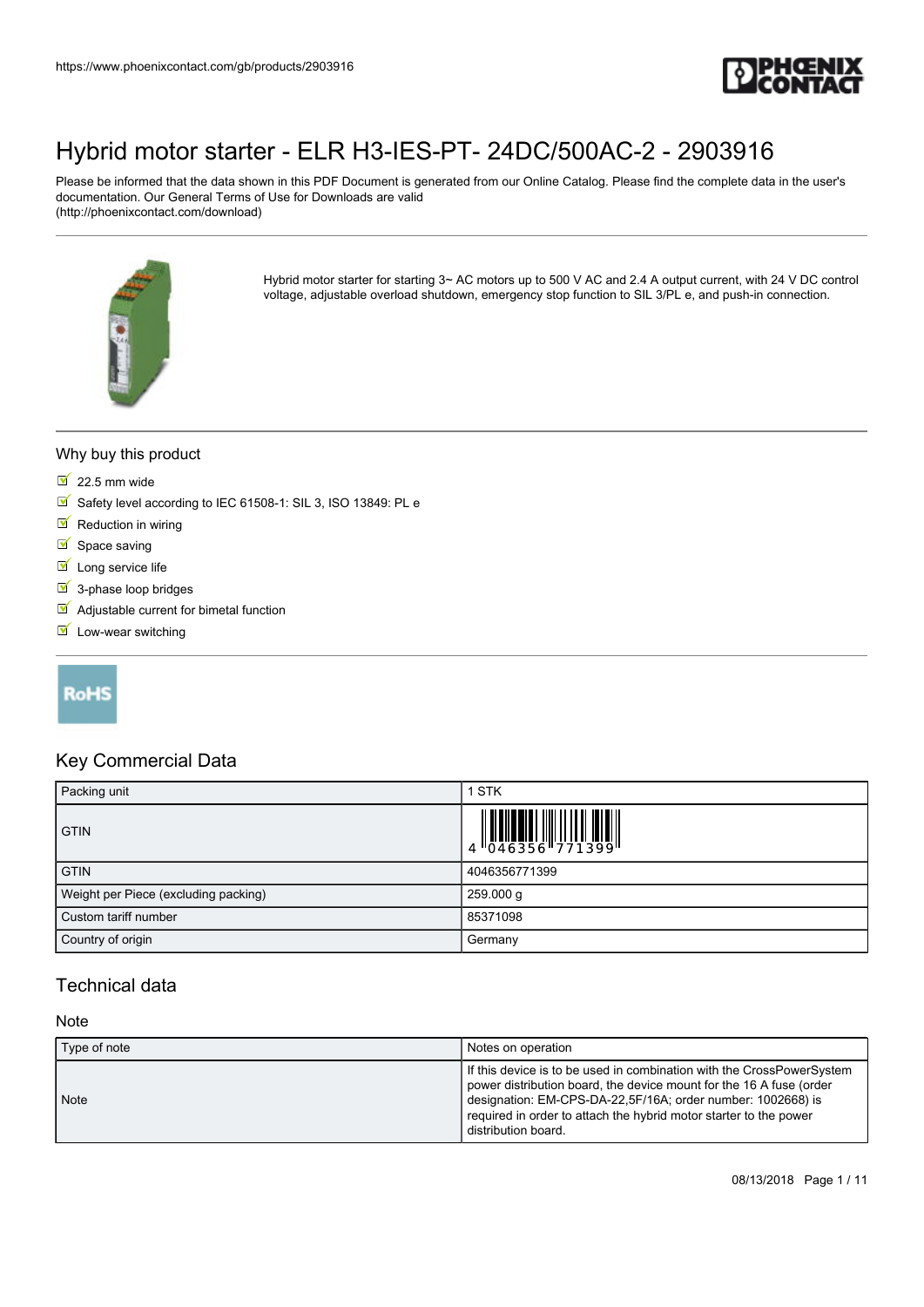

### Technical data

#### Device supply

| Rated control circuit supply voltage $U_s$ | 24 V DC                     |
|--------------------------------------------|-----------------------------|
| Control supply voltage range               | 19.2 V DC  30 V DC          |
| Rated control supply current $I_s$         | . 40 mA                     |
| Type of protection                         | Surge protection            |
|                                            | Reverse polarity protection |

#### Input data

| Input name                    | Control input                 |
|-------------------------------|-------------------------------|
| Rated actuating voltage $U_c$ | 24 V DC                       |
| Triggering voltage range      | 19.2 V DC  30 V DC            |
| Rated actuating current $I_c$ | 5 mA (Input type 1)           |
| Switching threshold           | 9.6 V ("0" signal)            |
|                               | 19.2 V ("1" signal)           |
| Switching level               | < 5 V DC (For EMERGENCY STOP) |
| Typical turn-off time         | $<$ 30 ms                     |
| Type of protection            | Reverse polarity protection   |

#### Output data load output

| Output name                                       | AC output                       |
|---------------------------------------------------|---------------------------------|
| Rated operating voltage U <sub>e</sub>            | 500 V AC                        |
| Operating voltage range                           | 42 V AC  550 V AC               |
| Rated operating current I.                        | 2.4 A (AC-51)                   |
|                                                   | 2.4 A (AC-53a)                  |
| Mains frequency                                   | 50/60 Hz                        |
| Load current range                                | 180 mA  2.4 A (see to derating) |
| Trigger characteristic in acc. with IEC 60947-4-2 | Class 10A                       |
| Cooling time                                      | 20 min. (for auto reset)        |
| Leakage current                                   | 0 <sub>m</sub> A                |
| Type of protection                                | Surge protection                |

#### Output data reply output

| Output name                                   | Acknowledge output                                         |
|-----------------------------------------------|------------------------------------------------------------|
| Note                                          | Confirmation: floating change-over contact, signal contact |
| Contact type                                  | 1 PDT                                                      |
| Switching capacity according to IEC 60947-5-1 | 3 A (230 V, AC15)                                          |
|                                               | 2 A (24 V, DC13)                                           |

#### **General**

| Switching frequency      | $\leq$ 2 Hz (Load-dependent)                       |
|--------------------------|----------------------------------------------------|
| <b>Mounting position</b> | vertical (horizontal DIN rail, motor output below) |
| Mounting type            | DIN rail mounting                                  |
| Assembly instructions    | alignable, for spacing see derating                |
| Operating mode           | 100% operating factor                              |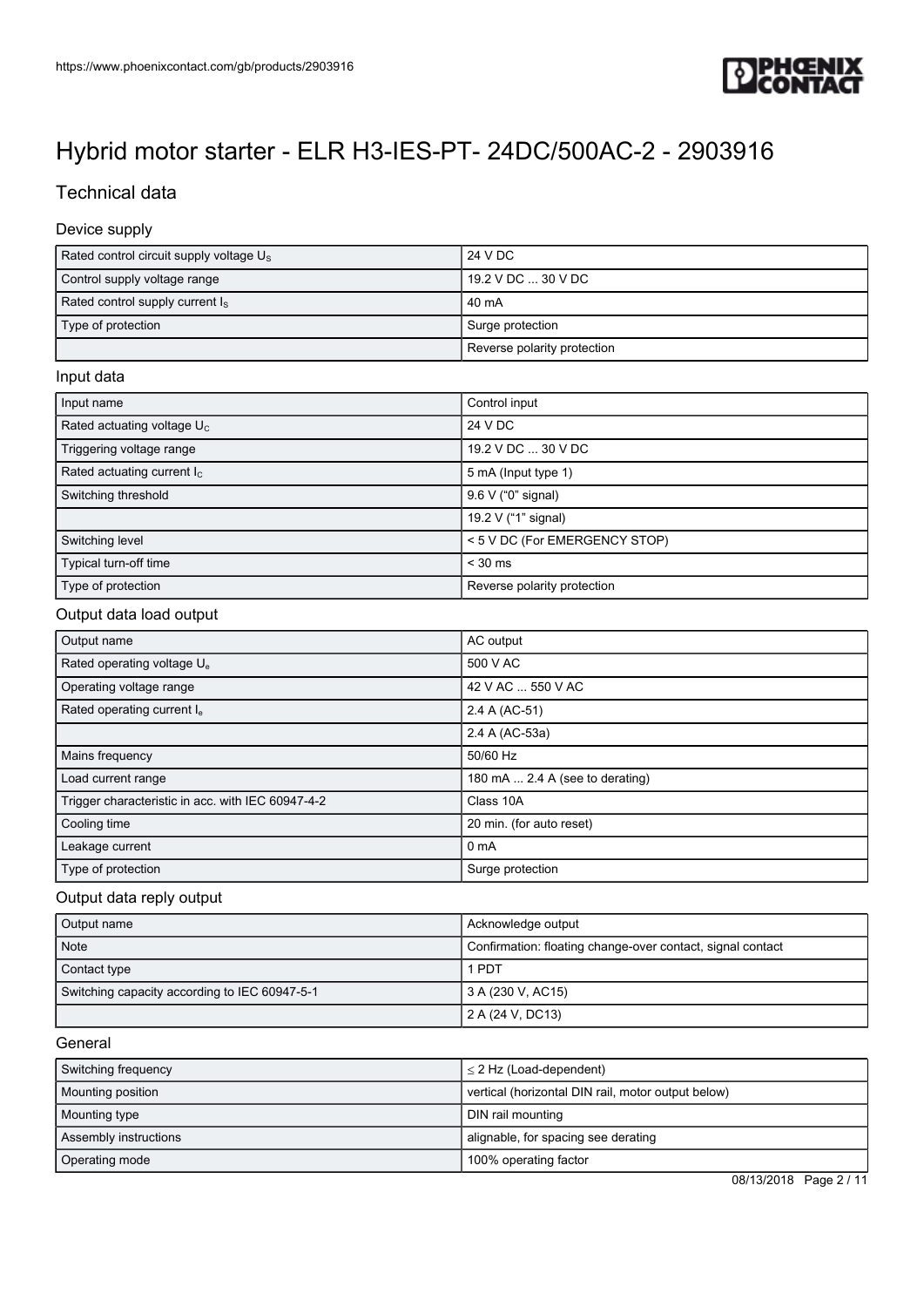

### Technical data

#### General

| Maximum power dissipation | l 4.1 W         |
|---------------------------|-----------------|
| Minimum power dissipation | $\sqrt{0.88}$ W |
| Operating voltage display | l Green LED     |
| Status display            | Yellow LED      |
| Indication                | Red LED         |

#### Connection data, input side

| Connection name                  | Control circuits                           |
|----------------------------------|--------------------------------------------|
| Connection method                | Push-in connection                         |
| Stripping length                 | $10 \text{ mm}$                            |
| Conductor cross section solid    | $10.2$ mm <sup>2</sup> 2.5 mm <sup>2</sup> |
| Conductor cross section flexible | $0.2$ mm <sup>2</sup> 2.5 mm <sup>2</sup>  |
| Conductor cross section AWG      | 2414                                       |

#### Connection data, output side

| l Connection name                | Load circuit                               |
|----------------------------------|--------------------------------------------|
| Connection method                | Push-in connection                         |
| Stripping length                 | $10 \text{ mm}$                            |
| Conductor cross section solid    | $10.2$ mm <sup>2</sup> 2.5 mm <sup>2</sup> |
| Conductor cross section flexible | $10.2$ mm <sup>2</sup> 2.5 mm <sup>2</sup> |
| Conductor cross section AWG      | 2414                                       |

#### Ambient conditions

| Ambient temperature (operation)         | $\sim$ -25 °C  70 °C (observe derating)              |
|-----------------------------------------|------------------------------------------------------|
| Ambient temperature (storage/transport) | $-40\degree$ C $\ldots$ 80 $\degree$ C $\phantom{0}$ |
| Degree of protection                    | IP20                                                 |

#### Dimensions

| Width  | 22.5 mm  |
|--------|----------|
| Height | 107.4 mm |
| Depth  | 113.7 mm |

#### UL data

| <b>SCCR</b>        | 100 kA (500 V AC (fuse: 30 A class CC/30 A class J (high fault)))         |
|--------------------|---------------------------------------------------------------------------|
|                    | 5 kA (500 V AC (fuse: 20 A RK5 (standard fault)))                         |
| <b>FLA</b>         | 2.4 A (500 V AC)                                                          |
| Group installation | 20 A (class RK5, SCCR 5kA, #24 - 14 AWG max, solid and stranded)          |
|                    | 30 A (class CC or J, SCCR 100kA, #24 - 14 AWG max, solid and<br>stranded) |
| Category code      | <b>NLDX</b>                                                               |

#### Insulation characteristics

| Rated insulation voltage | .500' |
|--------------------------|-------|
| Rated surge voltage      | 6 kV  |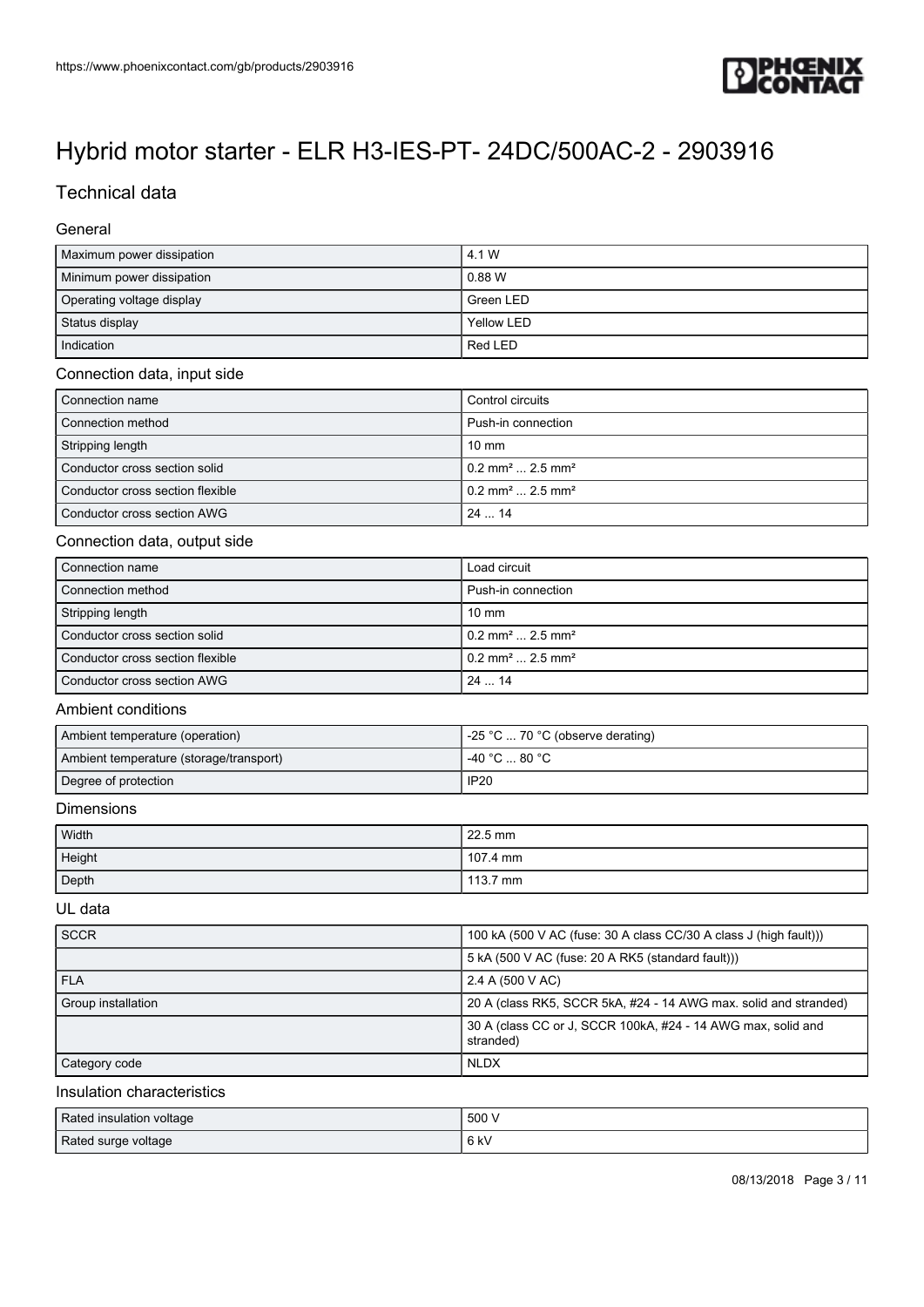

### Technical data

#### Insulation characteristics

| Overvoltage category | Ш                                                                                                                             |
|----------------------|-------------------------------------------------------------------------------------------------------------------------------|
| Degree of pollution  | 2                                                                                                                             |
| Designation          | Insulation characteristics between the control input and control supply<br>voltage, and auxiliary circuit to the main circuit |
| Insulation           | Safe isolation (IEC 60947-1/EN 50178) at operating voltage $\leq$ 300 V AC                                                    |
|                      | Basic isolation (IEC 60947-1) at operating voltage 300  500 V AC                                                              |
|                      | Safe isolation (EN 50178) at operating voltage 300  500 V AC                                                                  |
| Designation          | Isolation characteristics between the control input and control supply<br>voltage to auxiliary circuit                        |
| Insulation           | Safe isolation (IEC 60947-1) in the auxiliary circuit $\leq$ 300 V AC                                                         |
|                      | Safe isolation (EN 50178) in the auxiliary circuit $\leq$ 300 V AC                                                            |

#### Standards and Regulations

| Designation           | Standards/regulations            |
|-----------------------|----------------------------------|
| Standards/regulations | IEC 60947-1                      |
|                       | IEC 60947-4-2                    |
|                       | <b>IEC 61508</b>                 |
|                       | ISO 13849                        |
| <b>ATEX</b>           | # II (2) G [Ex e] [Ex d] [Ex px] |
|                       | # II (2) D [Ex t] [Ex p]         |

### Approvals/conformities

| Safety Integrity Level according to IEC 61508 | $\leq$ 3 (Safe shutdown)            |
|-----------------------------------------------|-------------------------------------|
|                                               | 2 (Motor protection)                |
| Category acc. to EN ISO 13849                 | $\leq$ 3 (Safe shutdown)            |
| Performance level according to ISO 13849      | $\leq$ e (Safe shutdown)            |
| <b>ATEX</b>                                   | $#$ II (2) G [Ex e] [Ex d] [Ex px]  |
|                                               | # $\vert \vert$ (2) D [Ex t] [Ex p] |
| EU-type examination certificate               | PTB 07 ATEX 3145                    |
| UL certificate                                | NLDX.E228652                        |

#### Environmental Product Compliance

| China RoHS | Environmentally Friendly Use Period = 50                                                               |
|------------|--------------------------------------------------------------------------------------------------------|
|            | For details about hazardous substances go to tab "Downloads",<br>Category "Manufacturer's declaration" |

### Drawings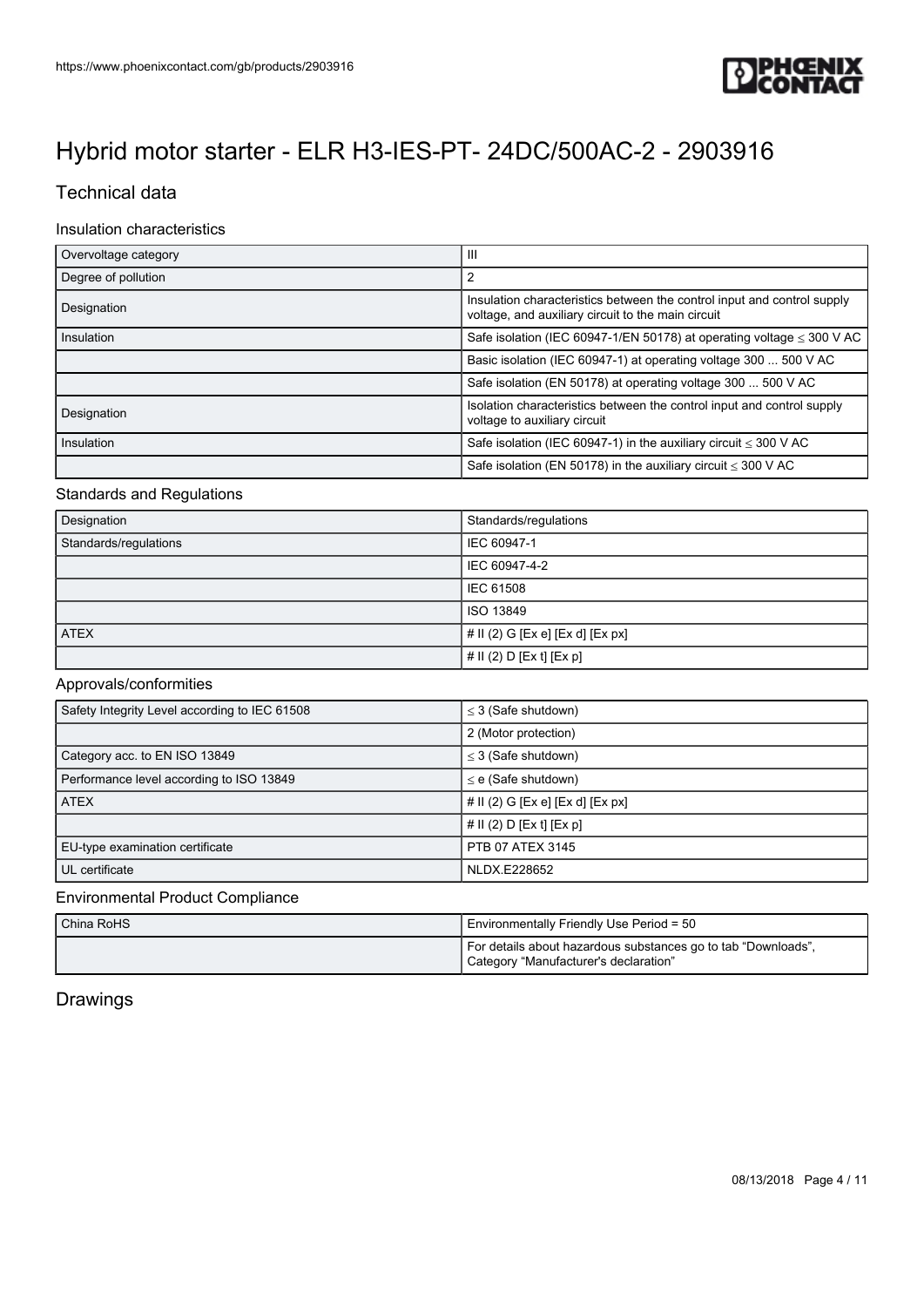



Derating diagram





Conventional structure

Main current path for contactor according to category 3

K1 + K2 = Emergency stop contactor

- K3 = Right contactor
- F4 = Motor protection relay

Block diagram







Conventional structure Control current path for contactor according to category 3

K1 + K2 = Emergency stop contactor

- K3 = Right contactor
- K4 = PSR SCP-24DC.../safety relay

T1 = Right, T3 = Reset

- S2 = Emergency stop
- F4 = Motor protection relay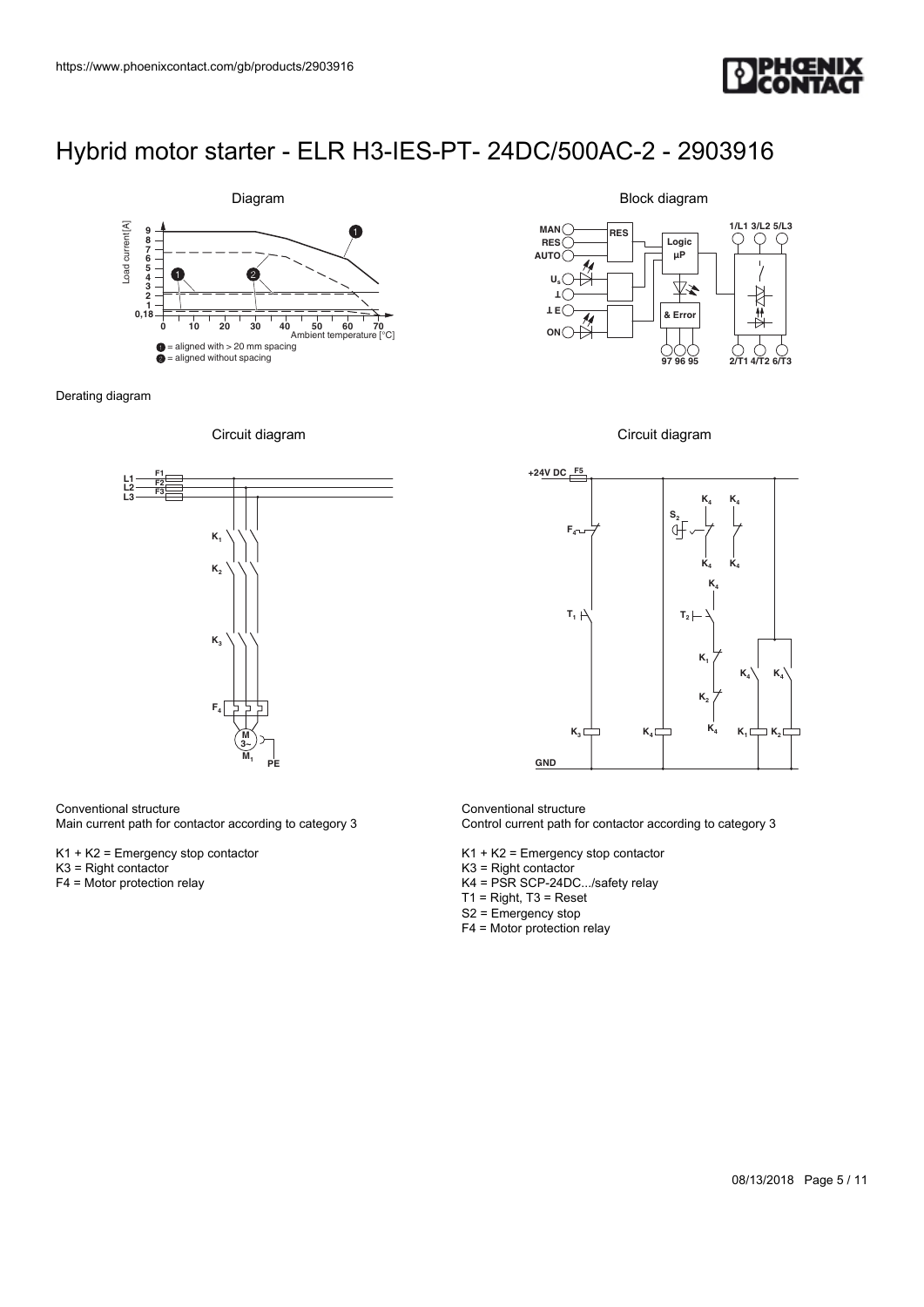

# **M 3**~  $+U_{\rm S}$ **E L1 L2 L3 +24V DC M K K4 K4 K4 K4 K4 T3 K4 K4 <sup>K</sup><sup>4</sup> <sup>S</sup><sup>2</sup> K PE L1 L2 F1 F2 F3 TPHOEN**<br>
3-IES-PT- 24DC/500AC-2 - 2903916<br>
Circuit diagram<br>
analysis of the state of the state of the state of the state of the state of the state of the state of the state of the state of the state of the state of the st **T2 L3 T3 GND**

Circuit diagram

Structure with CONTACTRON Main and control current path for '3 in 1' hybrid motor starter according to category 3  $K1 = 3$  in 1 hybrid motor starter K4 = PSR SCP-24DC.../safety relay T1 = Right, T3 = Reset S2 = Emergency stop

### **Classifications**

#### eCl@ss

| eCl@ss 5.0 | 27024002 |
|------------|----------|
| eCl@ss 5.1 | 27024000 |
| eCl@ss 6.0 | 27024000 |
| eCl@ss 7.0 | 27024002 |
| eCl@ss 8.0 | 27024002 |
| eCl@ss 9.0 | 27024002 |

ETIM

| <b>ETIM 2.0</b> | EC001037 |
|-----------------|----------|
| <b>ETIM 3.0</b> | EC001037 |
| <b>ETIM 4.0</b> | EC001037 |
| <b>ETIM 5.0</b> | EC001037 |
| ETIM 6.0        | EC001037 |

#### UNSPSC

| UNSPSC 6.01          | 30211915 |
|----------------------|----------|
| <b>UNSPSC 7.0901</b> | 39121514 |
| UNSPSC 11            | 39121514 |
| <b>UNSPSC 12.01</b>  | 39121514 |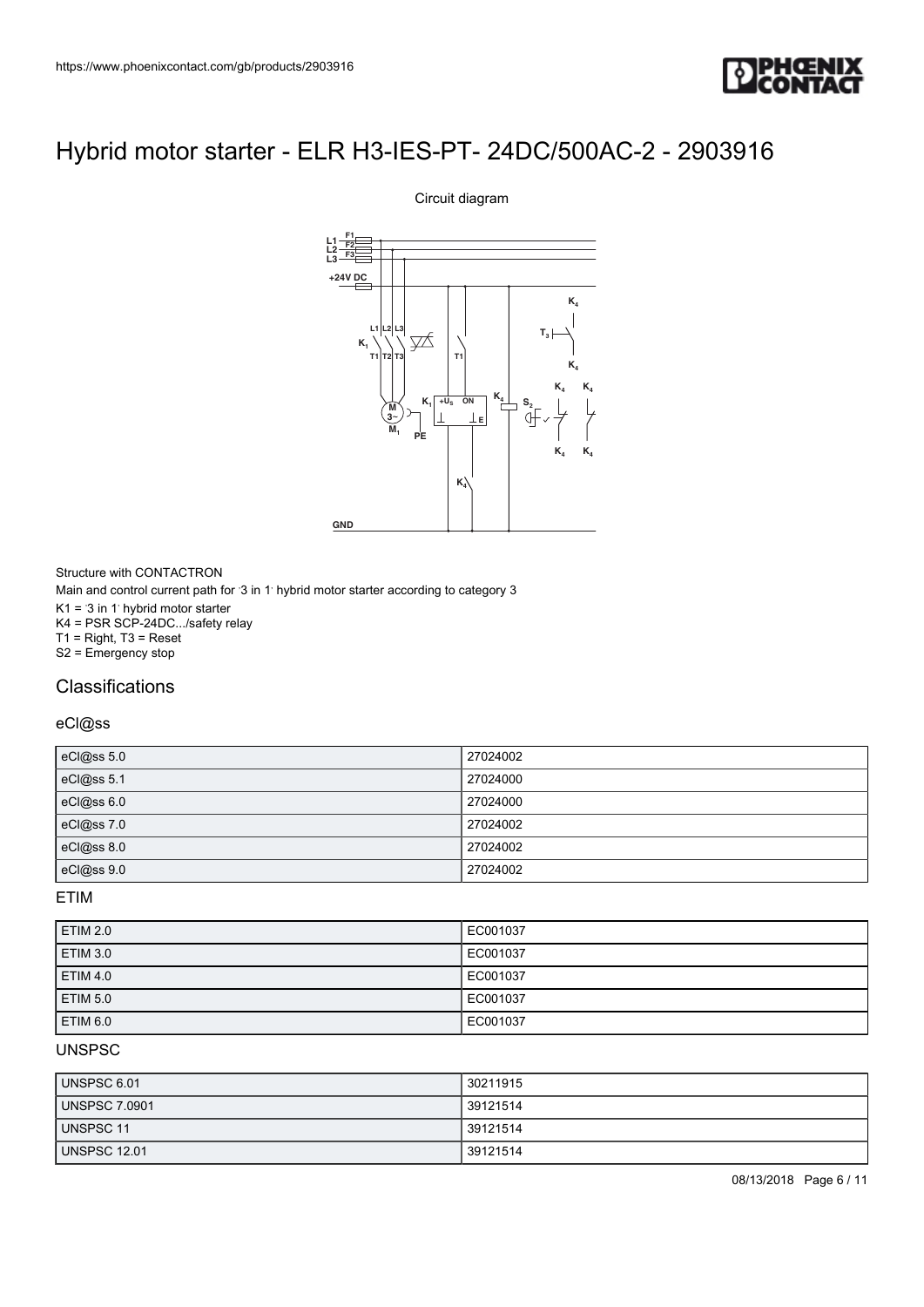

### **Classifications**

# UNSPSC UNSPSC 13.2 25173902 Approvals Approvals Approvals UL Listed / cUL Listed / IECEE CB Scheme / UL Listed / cUL Listed / EAC / CCC / cULus Listed Ex Approvals ATEX Approval details UL Listed **(UL)** <http://database.ul.com/cgi-bin/XYV/template/LISEXT/1FRAME/index.htm> FILE E 323771 cUL Listed  $c$ <sup>U</sup>L) <http://database.ul.com/cgi-bin/XYV/template/LISEXT/1FRAME/index.htm> FILE E 228652 IECEE CB Scheme  $\qquad \qquad \bullet$  Scheme  $\qquad \qquad$  Scheme  $\qquad \qquad$  DE1-55728 UL Listed **UL**<br>Listed Listed <http://database.ul.com/cgi-bin/XYV/template/LISEXT/1FRAME/index.htm> FILE E 228652 cUL Listed  $c$   $\overline{u}$   $\overline{u}$ <http://database.ul.com/cgi-bin/XYV/template/LISEXT/1FRAME/index.htm> FILE E 323771 EAC<sub>e</sub> RU C-DE.A\*30.B.01082  $\text{CC}$  2016010304871315

08/13/2018 Page 7 / 11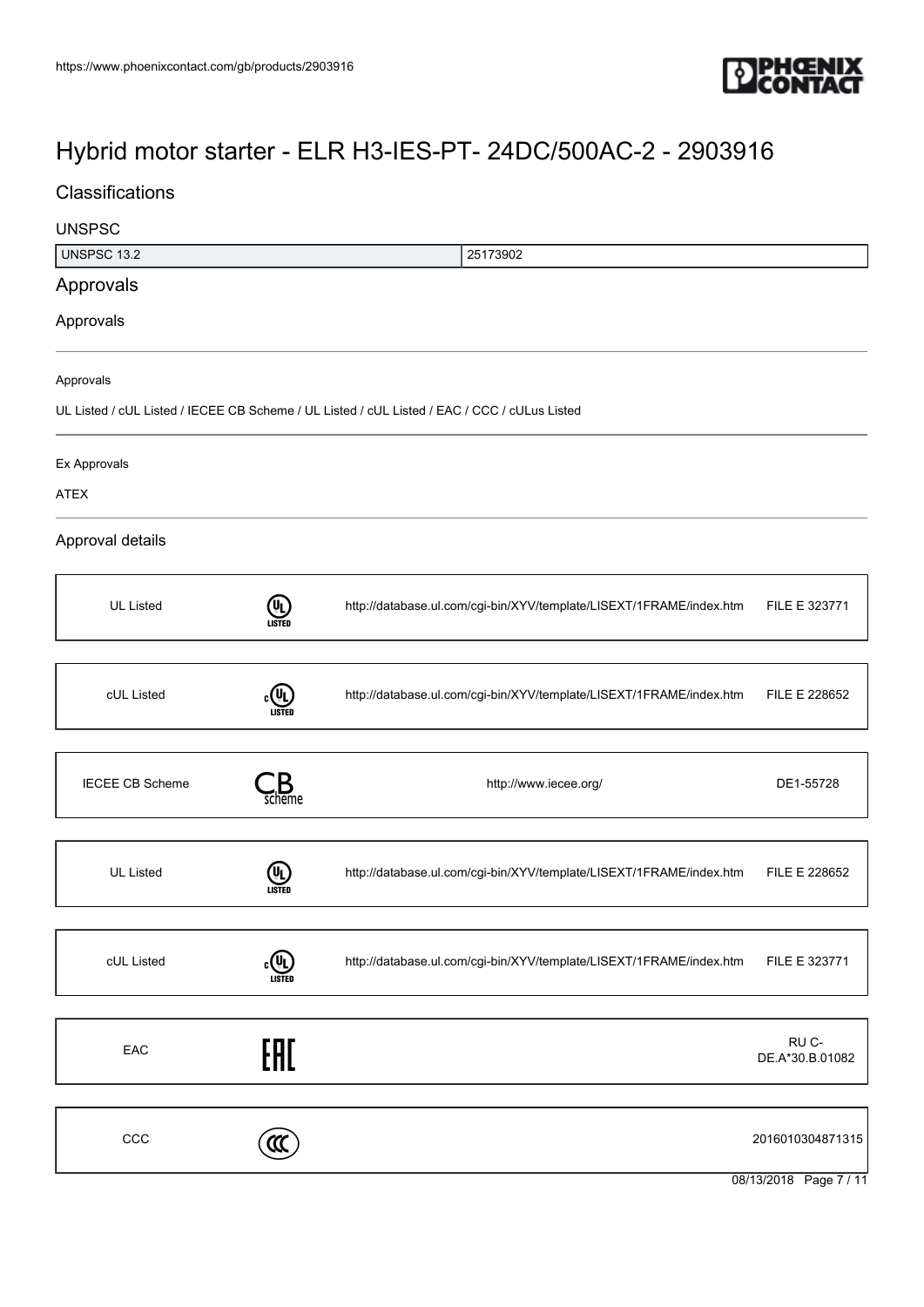

### Approvals

cULus Listed cull us Accessories Accessories Adapter [Adapter - EM-CPS-DA-22,5F/16A - 1002668](https://www.phoenixcontact.com/gb/products/1002668) Device adapter with fuse holder for 16 A fuse (10x38/Class CC), CrossLink® interface and fixed DIN rail Assembly adapter [Power distribution board - EM-CPS-225 - 1002634](https://www.phoenixcontact.com/gb/products/1002634) **Diamontana** Modular power distribution board with CrossLink® interface, 125 A, 3-pos., touch-proof and protection against polarity annammanna reversal, width: 225 mm **TARTAIN DANA** [Power distribution board - EM-CPS-405 - 1002635](https://www.phoenixcontact.com/gb/products/1002635) Modular power distribution board with CrossLink® interface, 125 A, 3-pos., touch-proof and protection against polarity reversal, width: 405 mm [Connection module - EM-CPS-TB3/63A - 1002633](https://www.phoenixcontact.com/gb/products/1002633)



Connection module with integrated spring-loaded terminals for cables up to 16 mm², 3-pos.,

Cover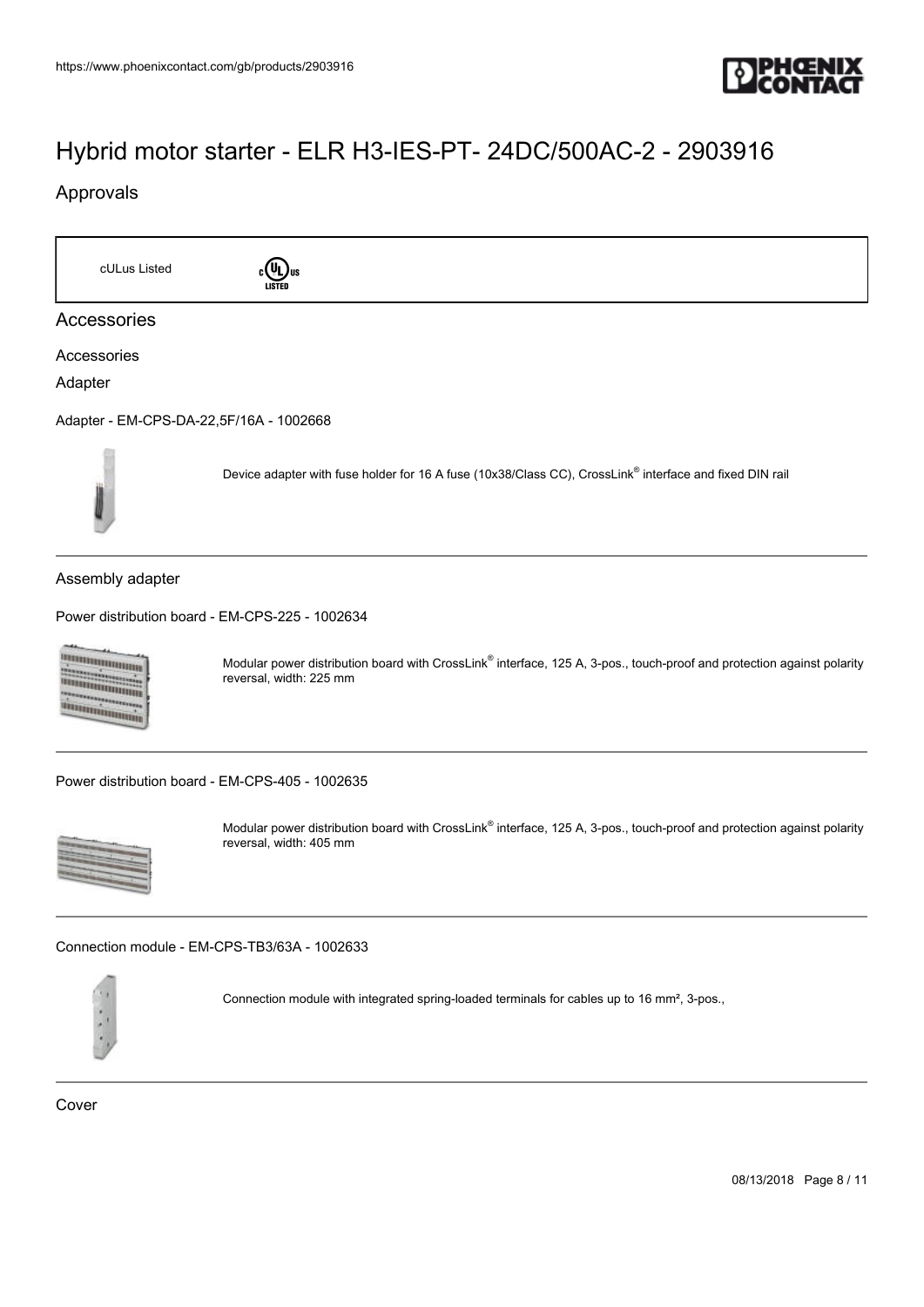

Accessories

[Covering hood - BRIDGE COVER - 2906240](https://www.phoenixcontact.com/gb/products/2906240)



The BRIDGE COVER covering hood is used to cover unused plugs on the CONTACTRON bridge that may subsequently be used to extend the system. The hood can be used with the screw and Push-in version of the bridge.

Device marking

[Plastic label - US-EMLP \(15X5\) - 0828790](https://www.phoenixcontact.com/gb/products/0828790)



Plastic label, Card, white, unlabeled, can be labeled with: THERMOMARK PRIME, THERMOMARK CARD, BLUEMARK ID, BLUEMARK ID COLOR, mounting type: adhesive, lettering field size: 15 x 5 mm

[Plastic label - UC-EMLP \(15X5\) - 0819301](https://www.phoenixcontact.com/gb/products/0819301)



Plastic label, Sheet, white, unlabeled, can be labeled with: BLUEMARK ID, BLUEMARK ID COLOR, BLUEMARK CLED, PLOTMARK, CMS-P1-PLOTTER, mounting type: adhesive, lettering field size: 15 x 5 mm

Loop bridge

[Jumper - BRIDGE-PT 2 - 2904490](https://www.phoenixcontact.com/gb/products/2904490)



3-phase loop bridge for 2 CONTACTRON modules, with push-in connection and 22.5 mm housing width, connecting cable: 3 m, with ferrules included.

[Jumper - BRIDGE-PT 3 - 2904491](https://www.phoenixcontact.com/gb/products/2904491)



3-phase loop bridge for 3 CONTACTRON modules, with push-in connection and 22.5 mm housing width, connecting cable: 3 m, with ferrules included.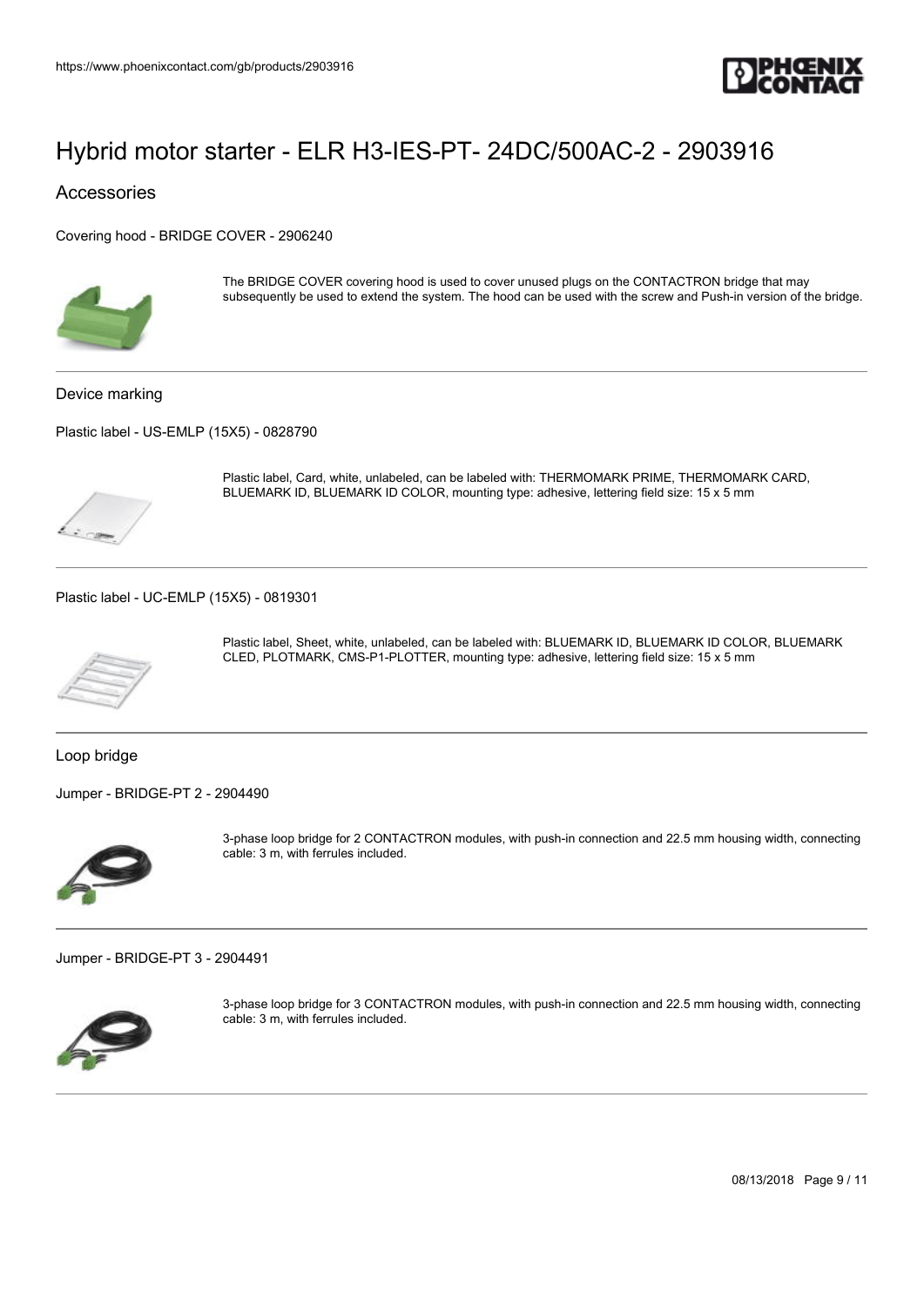

#### Accessories

[Jumper - BRIDGE-PT 4 - 2904492](https://www.phoenixcontact.com/gb/products/2904492)



3-phase loop bridge for 4 CONTACTRON modules, with push-in connection and 22.5 mm housing width, connecting cable: 3 m, with ferrules included.

#### [Jumper - BRIDGE-PT 5 - 2904493](https://www.phoenixcontact.com/gb/products/2904493)



3-phase loop bridge for 5 CONTACTRON modules, with push-in connection and 22.5 mm housing width, connecting cable: 3 m, with ferrules included.

[Jumper - BRIDGE-PT 6 - 2904494](https://www.phoenixcontact.com/gb/products/2904494)



3-phase loop bridge for 6 CONTACTRON modules, with push-in connection and 22.5 mm housing width, connecting cable: 3 m, with ferrules included.

[Jumper - BRIDGE-PT 7 - 2904495](https://www.phoenixcontact.com/gb/products/2904495)



3-phase loop bridge for 7 CONTACTRON modules, with push-in connection and 22.5 mm housing width, connecting cable: 3 m, with ferrules included.

[Jumper - BRIDGE-PT 8 - 2904496](https://www.phoenixcontact.com/gb/products/2904496)



3-phase loop bridge for 8 CONTACTRON modules, with push-in connection and 22.5 mm housing width, connecting cable: 3 m, with ferrules included.